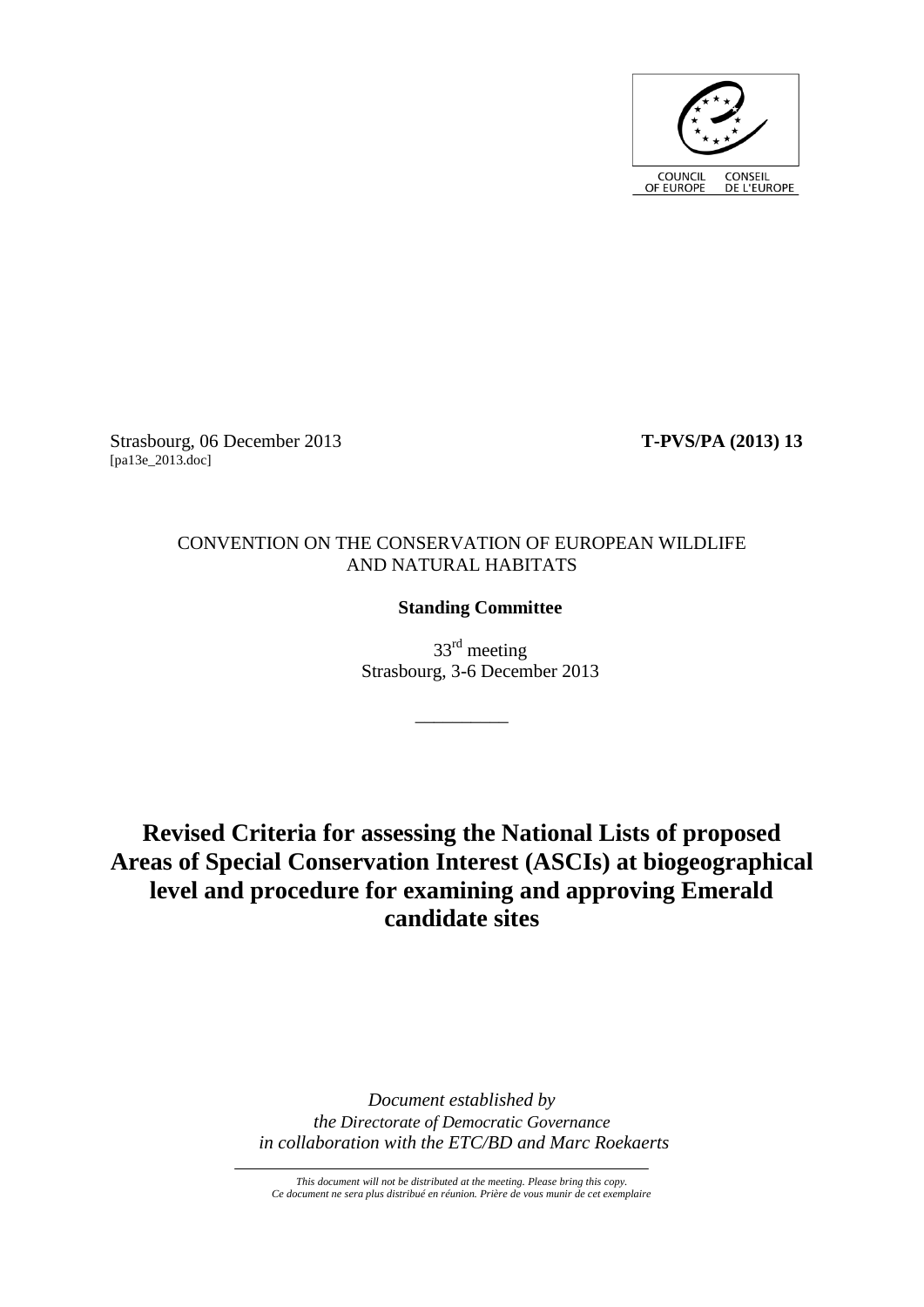# **1. Background**

The creation of the Emerald Network of areas of special conservation interest was agreed by the Standing Committee of the Bern Convention in 1989, through the adoption of Recommendation No.16 (1989) on the Areas of Special Conservation Interest (ACSI). The Recommendation advocates Contracting Parties to take, either by legislation or otherwise, steps to designate areas of special conservation interest to ensure that necessary and appropriate conservation measures are taken for each area situated within their territory or under their responsibility.

Article 4 of the Bern Convention is the most relevant article, as it states that Contracting Parties "shall take appropriate and necessary legislative and administrative measures to ensure the conservation of the habitats of the wild flora and fauna species, especially those specified in Appendices I and II, and the conservation of endangered natural habitats".

Nonetheless, the real implementation of the Emerald Network only started in 1998, through the adoption by the Standing Committee of Resolution No. 3 (1996) concerning the setting up of a pan-European Ecological Network, and Resolution No. 5 (1998), concerning the rules for the Network of Areas of Special Conservation Interest (Emerald Network).

Resolution No. 3 (1996) encourages "Contracting Parties and observer states to designate ASCIs", thus inviting all the European Union states, European states which are not members of the European Union and some African states to join the Emerald Network. Participation in the Emerald Network is therefore optional, as Contracting Parties and Observers States benefit from the "soft law" approach characteristic of Council of Europe recommendations and resolutions. However, it is important to note that the obligations on the Contracting Parties to protect natural habitats are rigorous requirements clearly set out in the Convention and forming part of binding international law.

The European Union, as such, is a Contracting Party to the Bern Convention. Implementation of the Bern Convention by EU member states is achieved mainly through full compliance with the Habitats and Birds Directives and the requirements of the Bern Convention with regard to habitats are met by designating sites for the Natura 2000 Network. According to Resolution No. 5 (1998) of the Bern Convention Standing Committee on rules applying to the network of Areas of Special Conservation Interest, "*for Contracting Parties which are Member States of the European Union, Emerald Network sites are those of the Natura 2000*". The provisions of the Birds and Habitats Directives are thus the only procedures that apply to these countries. As indicated both in the EU Habitats Directive and in the Bern Convention, the ultimate goal for the creation of such a sites network is the "long term survival and maintenance of a favourable conservation status of the species and habitats of European Interest".

In order to ensure a full complementarity and consistency between the EU Natura 2000 and the Emerald networks, the Group of Experts on Protected Areas and Ecological Networks (GoEPAEN) recommended that any evaluation of the proposed Emerald sites should be based on the same rules and procedures as developed for Natura 2000, i.e using a biogeographic approach. At the same time, in full recognition of the resources and time needed to implement such a process, the GoEPAEN called for a simplified approach without loosing the essence of the evaluation.

In 2006, a first attempt was made to agree criteria for a simplified biogeographic approach to the evaluation of Emerald sites as described in document T-PVS/Emerald (2007) 03, on the basis of the criteria adopted by the Habitats Committee in 1997 (Hab. 97/2 rev. 4 18/11/97). Meanwhile, the EU accumulated experience within the different Biogeographical seminars and the procedure was gradually amended accordingly. The present paper aims at revising document T-PVS/Emerald (2007) 03, taking into account recent developments in the implementation of the Natura 2000 network and proposing a process to be applied in the preparation of the Pan-European list of ASCIs under the Bern Convention. It is relevant to the implementation of phases II and III of the Emerald process as described in T-PVS/Emerald (2010) 5.

Although the constitution of Emerald Network is still ongoing, three different stages or "Phases" of implementation can be identified: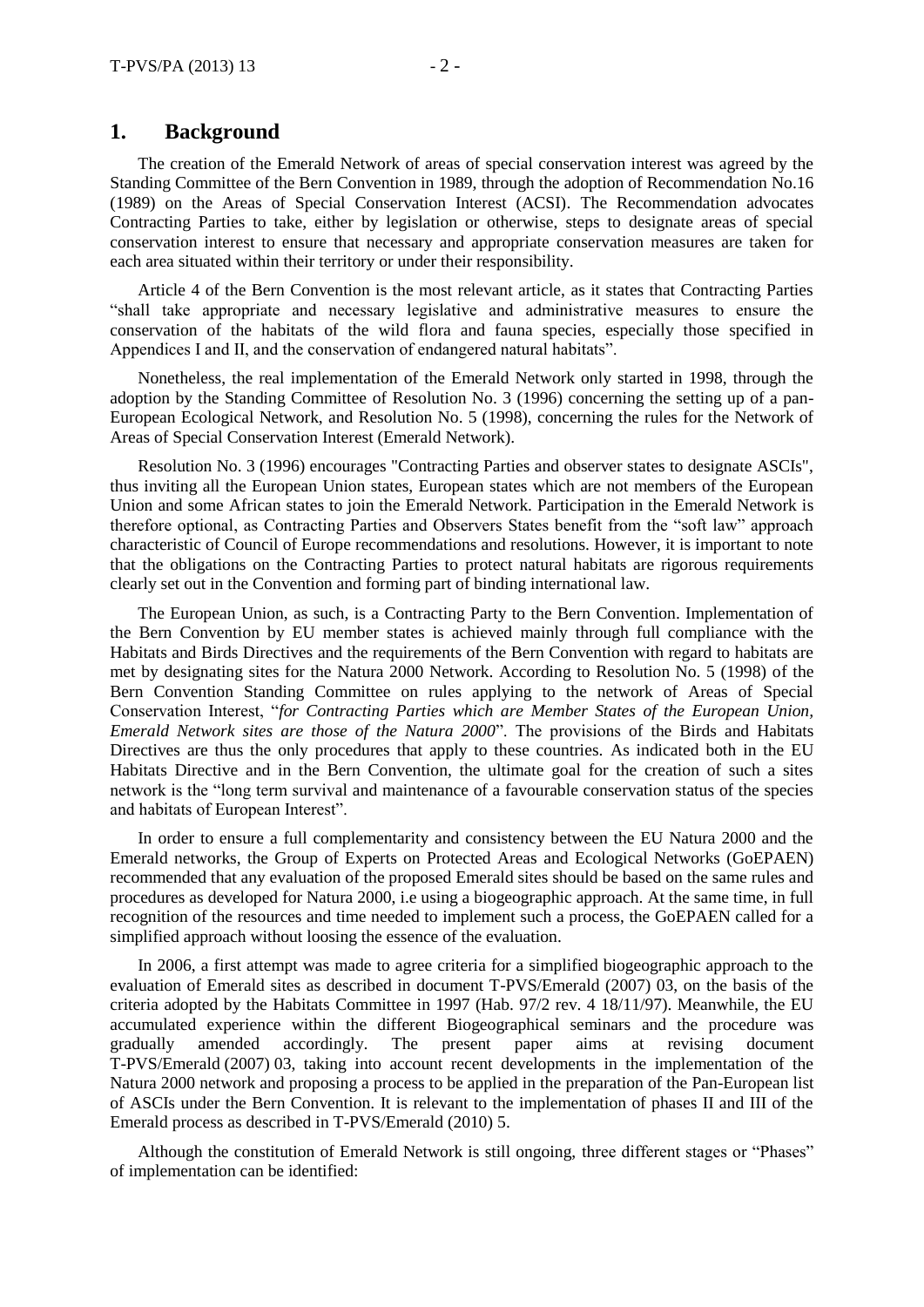Phase I: Participating countries assess their natural resources and identify species and habitats to be protected according to the relevant resolutions of the Bern Convention. They subsequently select potential sites which are suitable for ensuring the long-term survival of the "Emerald" species and habitats, and they send a database containing scientific information on the proposed sites to the Bern Convention's Secretariat.

Phase II: An evaluation of the efficiency of the proposed sites which has to be done on a species by species and habitat by habitat base. Ideally the evaluation would only start if a complete inventory of proposed sites exists for a certain area. Realistically, this would mean that over 80 % of the finally proposed sites would already be available for the evaluation. This exercise is to be conducted in cooperation with the European Environment Agency.

Once the scientific value of the proposed sites is assessed, the candidate sites will be submitted to the Standing Committee and will eventually be approved so to formally integrate the Emerald Network. For EU member states an approved Natura 2000 Network of sites will automatically fulfil the parties' obligations towards the Bern Convention and the Emerald Network.

Phase III: National designation of the adopted ASCI's and implementation of management, reporting and monitoring measures, under the responsibility of national authorities.

Sites proposed as Emerald sites by individual countries will be eligible to become ASCIs only if they contribute to the conservation of habitat types listed in Resolution No. 4 (1996) and species listed in Resolution No. 6 (1998) of the Bern Convention and endorsed by the Standing Committee of the Convention.

ASCI selection is guided by Recommendation No. 16 (1989), paragraph 1, which describes six general conditions; all ASCIs should fulfil at least one:

- a) It contributes substantially to the survival of threatened species, endemic species, or any species listed in Appendices I and II of the convention;
- b) It supports significant numbers of species in an area of high species diversity or supports important populations of one or more species;
- c) It contains an important and/or representative sample of endangered habitat types;
- d) It contains an outstanding example of a particular habitat type or a mosaic of different habitat types;
- e) It represents an important area for one or more migratory species;
- f) It otherwise contributes substantially to the achievement of the objectives of the convention;

Following the principles described in Annex III of the Habitats Directive for setting up Natura 2000 sites under that Directive, two distinct stages in the setting up of the Emerald network can be identified:

- 1) An evaluation of the sufficiency of proposed ASCIs species by species and habitat by habitat (equivalent to Annex III, stage 1 of the Habitats Directive); see section 2;
- 2) An evaluation of the proposed ASCIs site by site at the biogeographical level (equivalent to Annex III, stage 2 of the Habitats Directive), followed by approval by the GoEPAEN and subsequently adoption at the Standing Committee of the Bern Convention; see section 3.

The Areas of Special Conservation Interest – like the Natura 2000 sites – are regarded as core areas for the Pan-European Ecological Network (PEEN). As such, they represent key components of the Pan-European Network. The introduction of a vast natural infrastructure, of the kind ultimately envisaged by the Pan-European Ecological Network, will make the areas identified for the Emerald Network even more important and will focus attention on their possible linkage with other protected areas. The state of ecological connectivity of a concerned ASCI with other natural areas should be taken into account when assessing its compliances to the criteria of the Recommendation No. 16 (1989). A degree of policy convergence between the various networks concerned (PEEN, Natura 2000 and Emerald) should therefore be encouraged.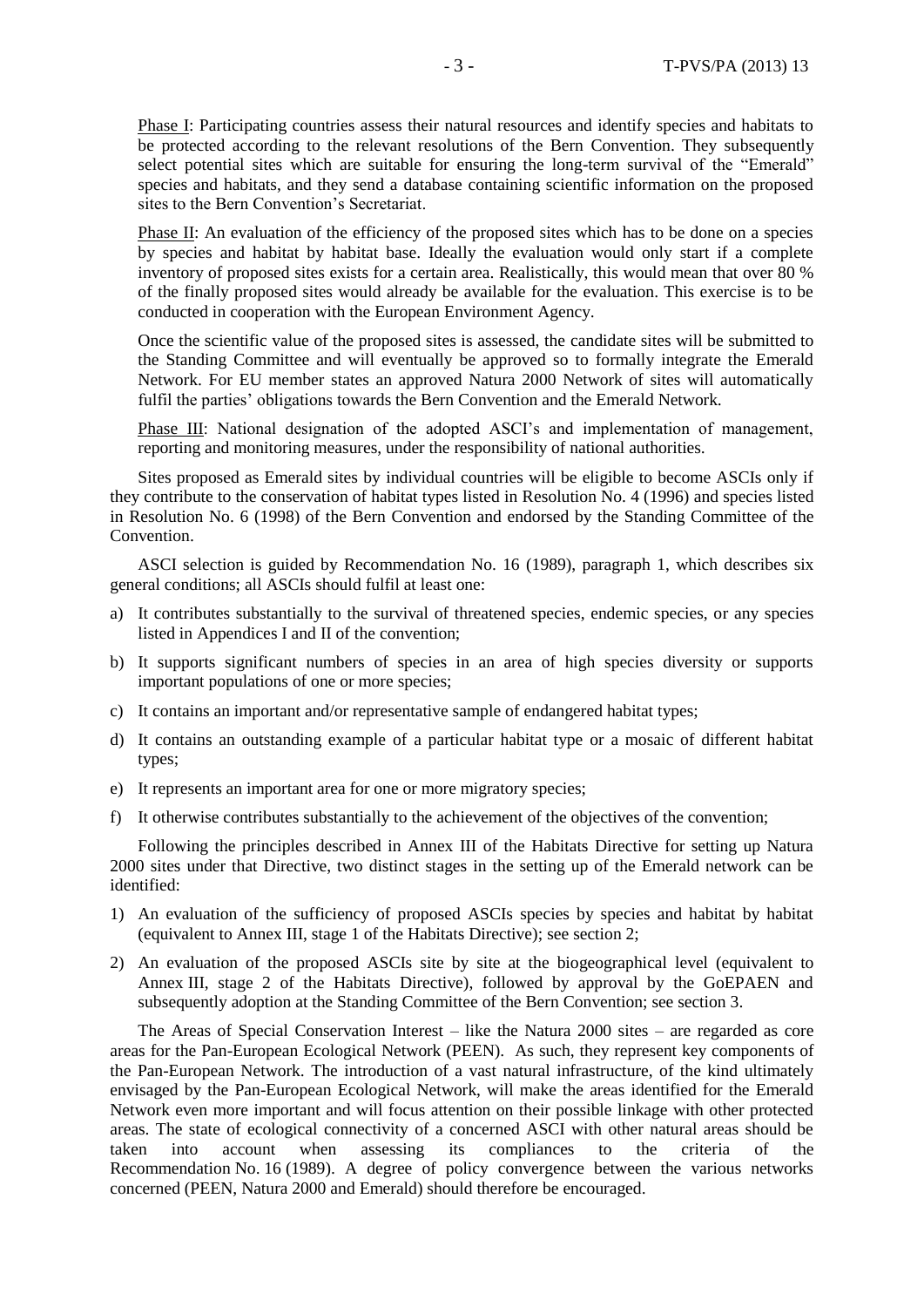# **2. Evaluation of sufficiency of proposed ASCIs for species and habitats**

### **2.1 Overall description of the procedure**

The evaluation of Emerald databases at a national level should be viewed as a cycle consisting of the following steps:

- (1) Submission of proposals in the form of a database by the National Authorities to the Bern Convention Secretariat, using the Common Data Repository of the European Environment Agency;
- (2) Quality check of the database by the Council of Europe Secretariat, followed by correction of incompleteness and errors by parties;
- (3) Nomination as official candidate sites by the Bern Convention Standing Committee
- (4) Preliminary evaluation by EEA-ETC/BD of sufficiency of the proposed list of ASCIs (feature/ country/ biogeographical region);
- (5) Scientific discussion at the regional biogeographical seminar and assessments of sufficiency,
- (6) If necessary, proposal of additional Emerald Sites and updating the database by national authorities;
- (7) Submission of revised database;
- (8) Submission of the final sitelist to the GoEPAEN for discussion;
- (9) Submission to the Bern Convention Standing Committee for adoption.

The construction of the Emerald databases at a national level should be viewed as a cycle consisting of the first seven steps of the overall procedure.

Evaluation of the Emerald network is viewed as an iterative process. Conclusions on the sufficiency of national ASCI proposals will result in the need for new proposed Emerald sites or extension of existing sites if the conclusions are found unsatisfactory. An increase in site numbers with time is expected due to improving scientific knowledge and changes in nature. In all cases, resubmitted ASCI proposals will be re-evaluated providing updated conclusions.

### **2.2 Emerald database submission, completeness and quality**

Databases should be uploaded to the appropriate folder in the EEA data centre together with an official letter by national authorities noting the delivery of an official database. Second and subsequent deliveries should also include a description of the changes between versions.

Emerald databases should be prepared according to the instructions given in the Emerald Software User Manual (T-PVS/Emerald (2003) 2). Complete databases are essential and for the evaluation process including discussions at the biogeographical seminars. All species of Resolution No. 6 (1998) and of Resolution No. 4 (1996) of the Bern Convention regularly present on a site should be listed and all relevant data-fields completed. Quantitative data on species populations and habitat cover areas at sites should be provided whenever possible. However, species which have been recorded occasionally but which are not regularly occurring (e.g. vagrants) should not be included. It is difficult to give a general rule on listing species for which only historical records exist, for many small, poorly known species, even old records may still be valid (*e.g.* for bryophytes or small molluscs such as *Vertigo*  spp.) unless recent survey shows the species is no longer present or if the habitat has changed and is no longer suitable.

Before evaluation for network sufficiency, submitted databases and associated spatial data will be checked for completeness and quality. After country authorities have received an assessment of database quality, identified gaps and errors should be corrected as quickly as possible and the updated database should be uploaded again to the Common Data Repository of the EEA.

### **2.3 Preliminary evaluation**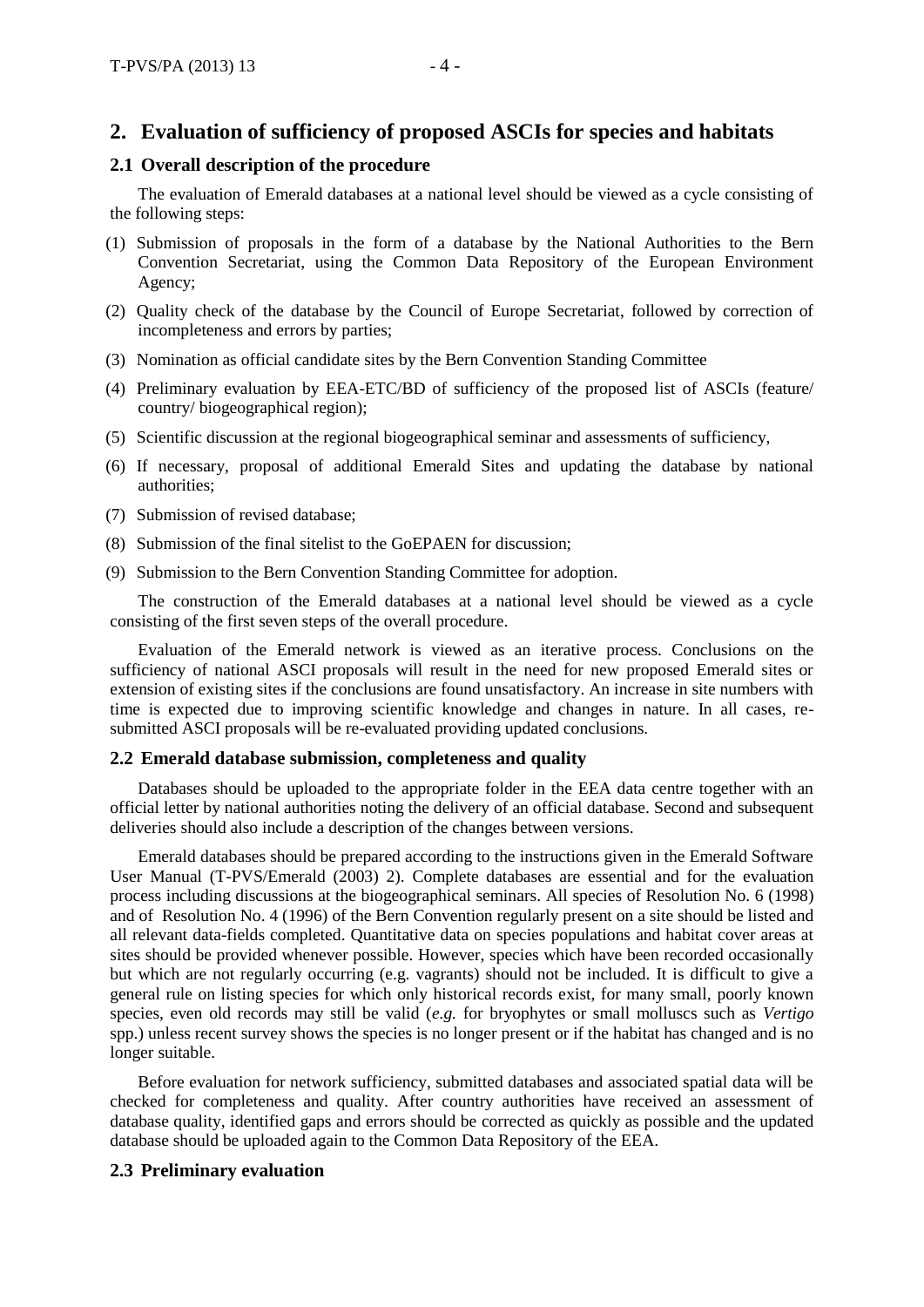Preliminary evaluation of sufficiency of national ASCI proposals will be essentially a scientific preparation for the discussions at the biogeographical seminar. It will be carried out by an independent scientific institution (EEA – ETC/BD). Preliminary evaluation will examine the latest submitted database by the party (but not later than 90 days before the planned biogeographical seminar) and take into account relevant available scientific information.

#### *Establishment of the Reference lists of species and habitats*

Prior to evaluation, a preliminary Reference List of species and habitats of Bern Convention Resolution No. 4 (1996) and Resolution No. 6 (1998) regularly present in each country per biogeographical region will be prepared based on current scientific information, in order to show for which features which country is obliged to designate ASCIs. The reference lists should not be considered as checklists of species and habitats occurring in the countries and respective regions, thus they should exclude vagrant or accidental species. An 'X' in the list will mean that countries have an obligation to designate sites for that species or a habitat in a particular biogeographical region. A question mark (?) will indicate that the status of the species or habitat is not clear and additional research is needed to clarify it's status.

#### *Evaluation of sufficiency*

The contribution towards favourable conservation status for a given species or habitat type through the designation of a given list of ASCIs will not only depend on the intrinsic quality of those sites, but also on the intensity of the current or proposed conservation measures for each habitat or species including actions outside designated areas. The assessment must be based on the intrinsic value of the proposed sites for each species and habitat type, taking into account their potential contribution to the defined conservation goal, i.e. maintaining or restoring the species and habitats to "Favourable Conservation Status".

It is clear that the factors relevant to the assessment of network sufficiency for each species and habitat type will vary greatly from case to case, depending on different factors. In general, there should be a proportionate response by the parties, so that for the rarest habitats and species of European interest there will be a high proportion of the resource included within the Emerald Network, while for those which are more abundant there will be a lower proportion of the resource within the Network.

It would not be realistic to try to establish one single quantitative criterion equally valid for all habitats and species in all situations. The expected assessment of site lists for the biogeographical region must be based on a case-by-case (feature/country/biogeographical region) discussion, taking into account additional information on different parameters related to each species and habitat type.

#### *Requirements to be met*

Four requirements can be expected to be met by a representative list of sites to be considered as sufficient to enable a favourable conservation status for a given species or habitat type at biogeographical level:

- 1) it should represent sites from the entire distribution range of every Emerald species and habitat at a national level and biogeographical level if a party shares more than one region;
- 2) it should reflect the ecological variation of the habitat and of the species (genetic) within the biogeographical region. In case of species, site proposals must include the whole range of habitats that are needed for the different stages of its life-cycle such as reproduction, migrations, foraging (etc.)
- 3) it should be well-adapted to the specific conservation needs, in particular to those related to the distribution patterns (endemicity, degree of isolation/fragmentation, historical trends, climate change) and to the human pressures, threats and vulnerability of the considered species or habitat type;
- 4) if the first 3 conditions are met it will be expected that site proposals will include significant proportions of habitat area and species populations within the Emerald network versus the overall national resource.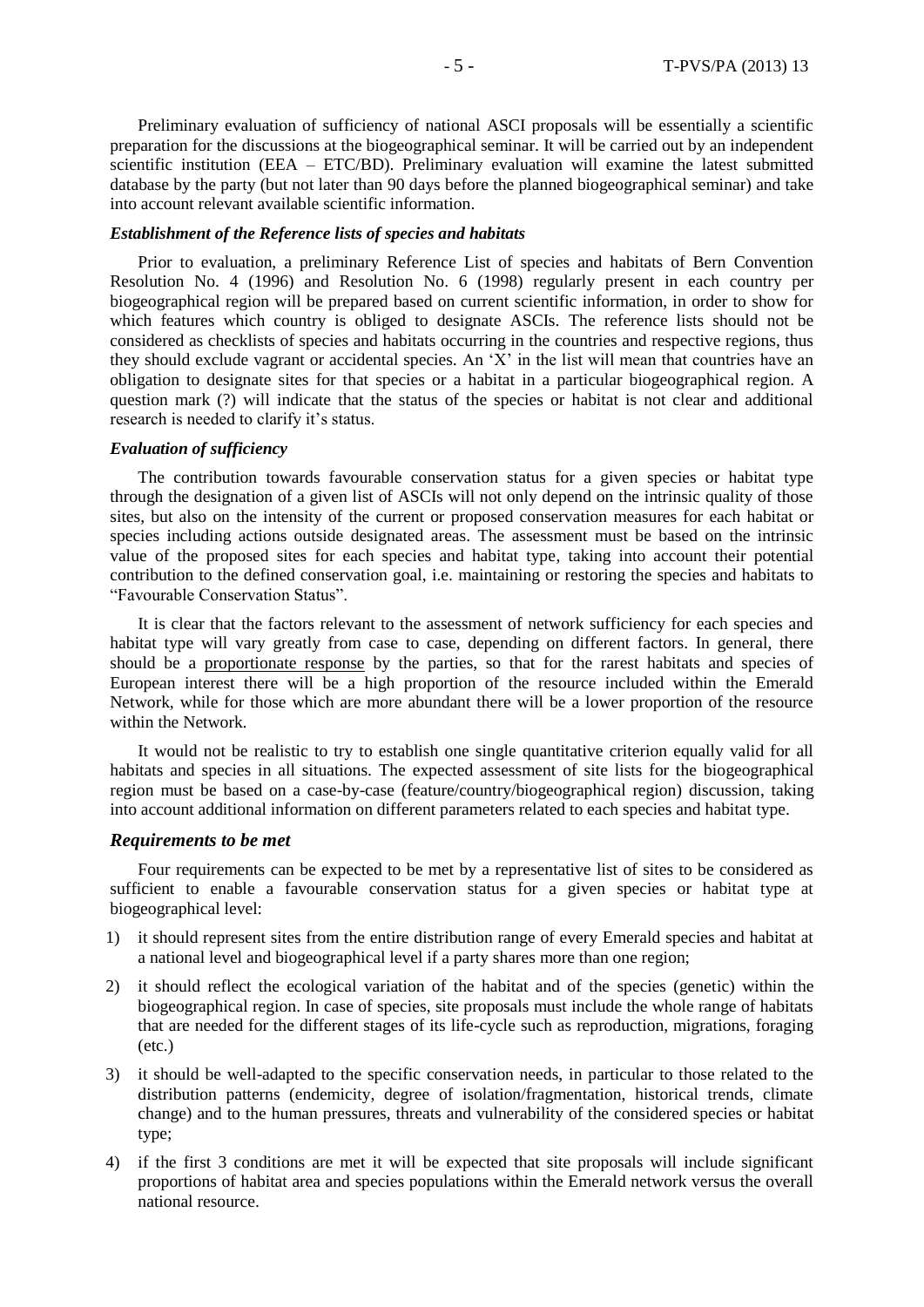## *Additional aspects of the evaluation of the sufficiency for bird species*

Preliminary assessment of sufficiency of bird representation in Emerald sites for the biogeographical seminars will be done by comparing information recorded by Bern Convention Contracting Parties in the Standard Data Forms against various reference sources such as national and European Bird Atlases, Birds in Europe (2004) and the BirdLife International database on Important Bird Areas (IBAs).

This evaluation will be conducted as a combination of (1) a species by species approach, i.e. looking whether each species of Resolution No. 6 (1998) of the Bern Convention is sufficiently represented in the network, and (2) a site approach, i.e. looking whether all IBAs meeting certain numeric ornithological criteria for non-Resolution No. 6 (1998) migratory birds are covered by Emerald network.

Species by species evaluation will be done for all bird species listed in Resolution No. 6 (1998) at the country<sup>1</sup> level. This evaluation will cover all stages of life-cycle of the listed species, and where appropriate separate assessments will be done for e.g. breeding, staging and wintering periods. The following questions will be asked for each species:

- Is the species a subject for Emerald site designation in the respective Contracting Party given the nature of its occurrence and distribution (i.e. should it be included on the Reference List for that country?). If the answer is positive, the further questions will be raised:
- What proportion of national population is covered by the Emerald sites (ASCIs)?
- Is the geographical distribution range within respective country sufficiently covered?
- Do the proposed ASCIs meet the ecological requirements of the species?
- Are all IBAs hosting the concerned species covered by the proposed Emerald sites? Do boundaries of both designations significantly differ?

# *Additional aspects of the evaluation of the sufficiency for migratory bird species*

The site approach is used to cover the need to protect areas of importance mainly for migratory species not listed in Resolution No. 6 (1998), but for which Emerald sites need to be designated<sup>2</sup>. The definition of 'areas important for migratory species' is limited to those meeting the following internationally accepted criteria:

- The site is known or thought to hold, on a regular basis, 20,000 or more waterbirds of one or more species or 10,000 or more pairs of seabirds for one or more species (IBA criterion A4iii<sup>3</sup>);
- The site is known or thought to hold, 1% or more of flyway population or other distinct population of a waterbird species or other congregatory species (IBA criterions B1i and B1iii);
- The site is a 'bottleneck site' hosting 5,000 or more storks, 3,000 or more raptors and cranes (IBA criterion B1iv).

In this exercise, all Important Bird Areas meeting the above criteria will be checked whether they are covered by the proposed Emerald sites. Each of the above three criteria will appear as a separate evaluation unit per country and discussed as a separate item during the national biogeographic Seminars (Phase II).

### *Outcomes of the evaluation and Preparation of draft list of Emerald sites*

 $\overline{a}$ 

<sup>&</sup>lt;sup>1</sup> For species other than birds, the evaluation is done at the level: feature/country/bio-geographical region. Biogeographical regions are not distinguished during the evaluation for birds.

<sup>2</sup> According to point 1e of Recommendation No. 16 (1989) on the Areas of Special Conservation Interest (adopted by the Standing Committee to the Bern Convention on 9 June 1989).

 $3$  According to Heath, M.F. & Evans, M.I. 2000. Important Bird Areas in Europe. Priority sites for conservation. Cambridge, UK: BirdLife International (BirdLife Conservation Series No. 8)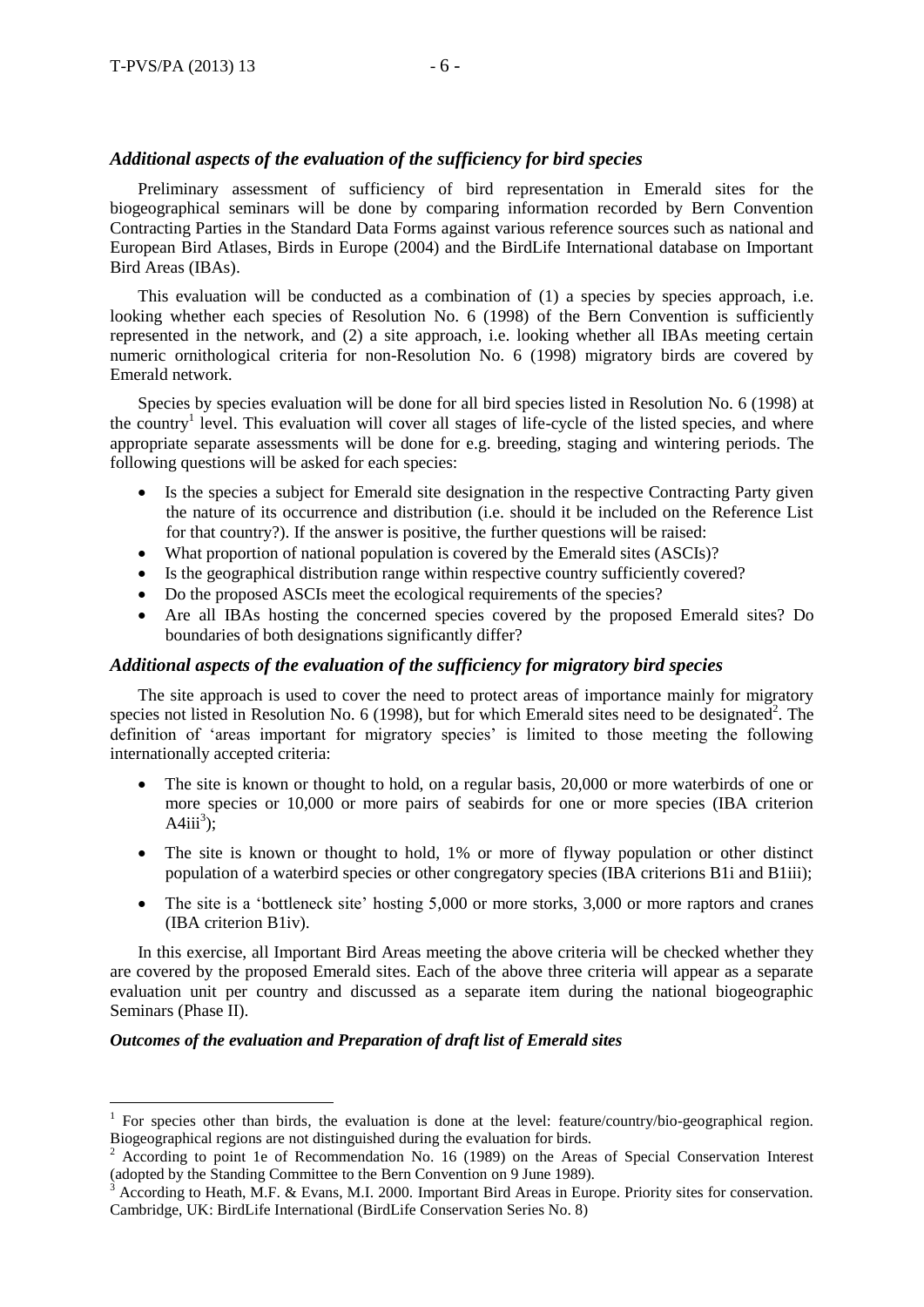A draft list of candidate ASCIs per biogeographical region within the region of concern at the seminar (West-Balkan, Caucasus, etc …) will be prepared using the data from the respective Emerald databases and according to the table structure shown in the Table 1. Parties will be requested to check information in these lists so to be ready for the final approval at the biogeographical seminar.

| Column count | <b>Description</b>                                                             |
|--------------|--------------------------------------------------------------------------------|
| A            | ASCI code comprising nine characters, the first two being the ISO code for the |
|              | <b>Member State</b>                                                            |
| B            | ASCI name                                                                      |
|              | Surface area of ASCI (ha)                                                      |
|              | Centroid coordinates of ASCI (latitude and longitude)                          |
| E            | Number of species of Resolution No. 6 (1998) at the ASCI                       |
| $\mathbf F$  | Number of habitat types of Resolution No. 4 (1996) at the ASCI                 |

Table 1. Contents of the "Draft List of Proposed Emerald Sites"

The results of the preliminary evaluation will be: (1) draft Reference Lists for species and habitats; (2) draft Detailed Conclusions and (3) draft lists of proposed Emerald sites. These documents will form the basis of discussions at the biogeographical seminar.

The evaluation of the Emerald site proposals will also include bird species using the same methodology as for other species, contrary to the Natura 2000 biogeographical seminars which only consider species covered by the Habitats Directive.

More detailed guidelines for site selection and proposal evaluation for certain taxonomic groups (e.g., birds, fish) or environments (e.g., marine) may have to be further developed when parties involved in the Emerald phase II gain more experience.

### **2.4 Regional Biogeographical seminar**

Regional biogeographical seminars will be organised involving all parties represented in a region (e.g. West-Balkan, South Caucasus, etc), provided that they all have submitted Emerald databases of sufficient quality to enable evaluation of sufficiency as described above. The seminars will discuss (1) reference lists; (2) the sufficiency of each species and habitat, according to the agreed reference lists and (3) suitability of sites for inclusion in the final list of ASCIs.

Each seminar will include participants from the Bern Convention Secretariat, the ETC/BD, the Bern Convention parties, independent experts chosen by the Council of Europe and the ETC/BD, an agreed number of representatives of relevant NGOs and observers from the neighbouring countries.

The seminar will be organised as a discussion forum among the stakeholders described above where each species and habitat will be assessed per party and biogeographical region, according to the agreed Reference List. The discussions will result in an agreed conclusion (see categories in Table 2) on sufficiency/ insufficiency of site proposals for each individual species and habitats present in the countries. Sites which do not host any species of Resolution No. 4 (1996) or habitats of Resolution No. 6 (1998) will be discussed to assess their suitability for designation as ASCI, referring to the general conditions for site selection described in Recommendation No. 16 (1989). Final detailed conclusions of the seminar, together with the revised Reference Lists and lists of approved sites, will be published on the Council of Europe's Emerald website.

At the later stages of the Emerald network building, after the biogeographical seminar(s), further assessments may be required due to additional site proposals or modifications of existing sites and bilateral meetings may be called between an individual Bern Convention party and Bern Convention secretariat (involving also ETC/BD as an independent jury) to follow the site designation progress in a concerned party.

#### **2.5 Actions after the seminar**

Final Detailed Conclusions will guide parties on what actions they should undertake in order to improve the Emerald network at national and biogeographical level. Table 2 shows the type and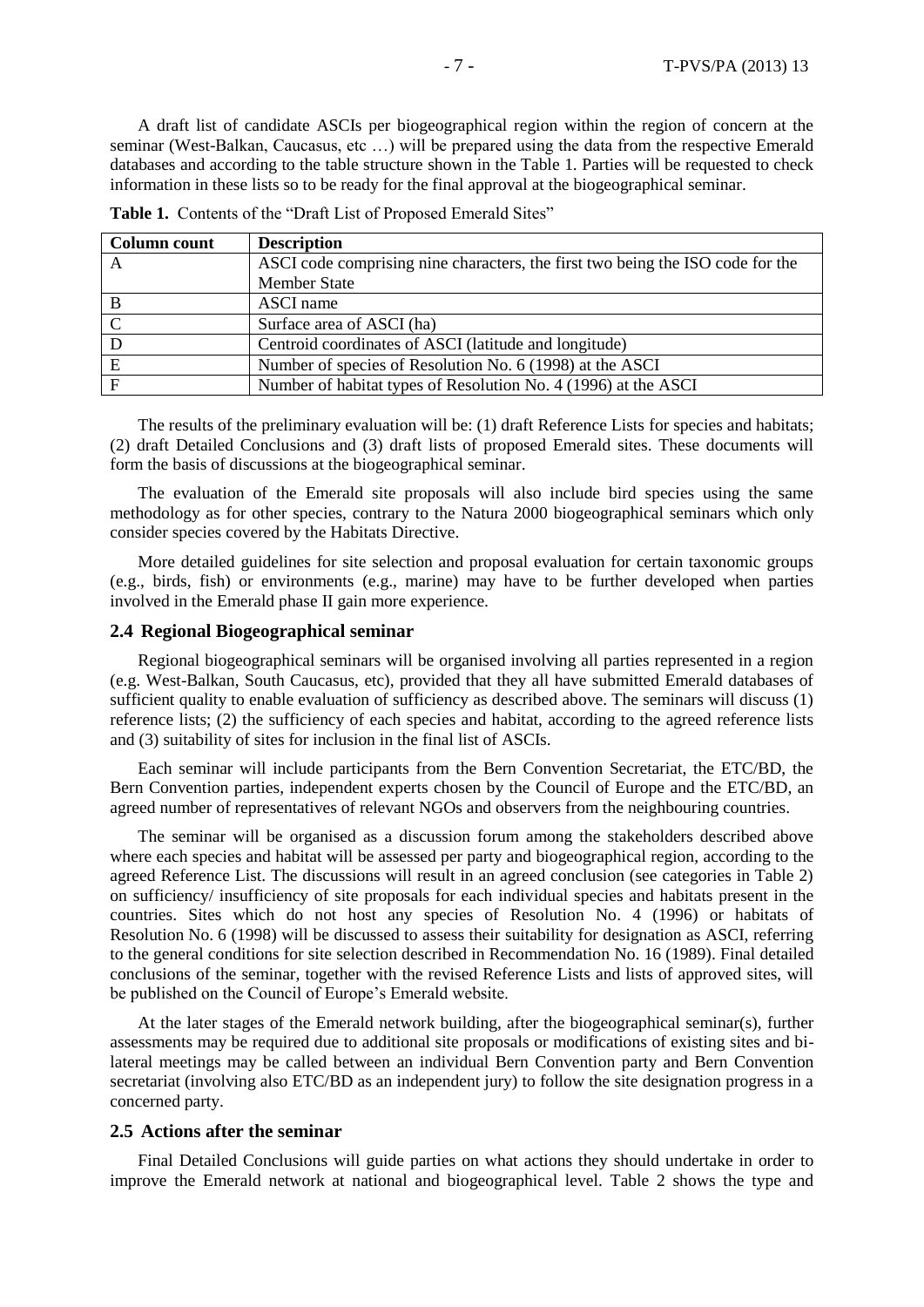categories of conclusions that will be used during the seminar and actions that will be required from the parties after the seminar.

Together with dissemination of Final Detailed Conclusions, the Group of Experts on Protected Areas and Ecological Networks and the Bern Convention Secretariat will agree on the date by when parties will be expected to deliver requested amendments and additions to site proposals.

Evaluation of site proposals will be an iterative process and further work will be required as a result of additional site proposals arising from seminar conclusions and/or changes due to improving scientific knowledge.

Table 2. Conclusions and their abbreviations used in biogeographical seminars. Codes can be combined, for example 'IN MOD and CD' would indicate that additional sites are required and that the existing proposals need correcting or completing.

| Code          | <b>Meaning</b>        | <b>Action required</b>                                                                                                                                                                      |
|---------------|-----------------------|---------------------------------------------------------------------------------------------------------------------------------------------------------------------------------------------|
| <b>SUF</b>    | Sufficient            | No further sites needed                                                                                                                                                                     |
| IN MAJOR      | Insufficient major    | No sites proposed at present. A major effort to designate<br>sites is needed.                                                                                                               |
| <b>IN MOD</b> | Insufficient moderate | One or a number of additional sites (or maybe extension to<br>sites) required. IN MOD GEO means that additional<br>site(s) are required in certain region to eliminate<br>geographical gap. |
| <b>IN MIN</b> | Insufficient minor    | No additional sites required but habitat/species should be<br>noted on sites already proposed for other habitats/species                                                                    |
| <b>CD</b>     | Correction of data    | Data needs to be corrected / completed / deleted                                                                                                                                            |
| Sci Res       | Scientific reserve    | conclusion is not possible: need<br>definite<br>$\mathsf{A}$<br>to<br>investigate/clarify a scientific issue – interpretation of<br>habitat, controversial presence of species, etc.        |

# **3. Approval and adoption of sites at the biogeographical level**

Once the iterative process of the evaluation of the Emerald candidate sites has reached a sufficient level of agreement, the last two steps of the overall procedure are undertaken:

(8) Submission of the final database *sitelist* to GoEPAEN for discussion;

(9) Submission of the sitelist to the Bern Convention Standing Committee for adoption.

The Group of Experts on Protected Areas and Ecological Networks receives the final database of official candidate sites for discussion. The GoEPAEN will then forward the final list to the Standing Committee of the Bern Convention for adoption. This final list will be published using the format as described above (Table 1).

Published EU Lists of NATURA 2000 sites are available as examples at: http://eur-lex.europa.eu/LexUriServ/LexUriServ.do?uri=OJ:L:2010:030:0001:0042:EN:PDF